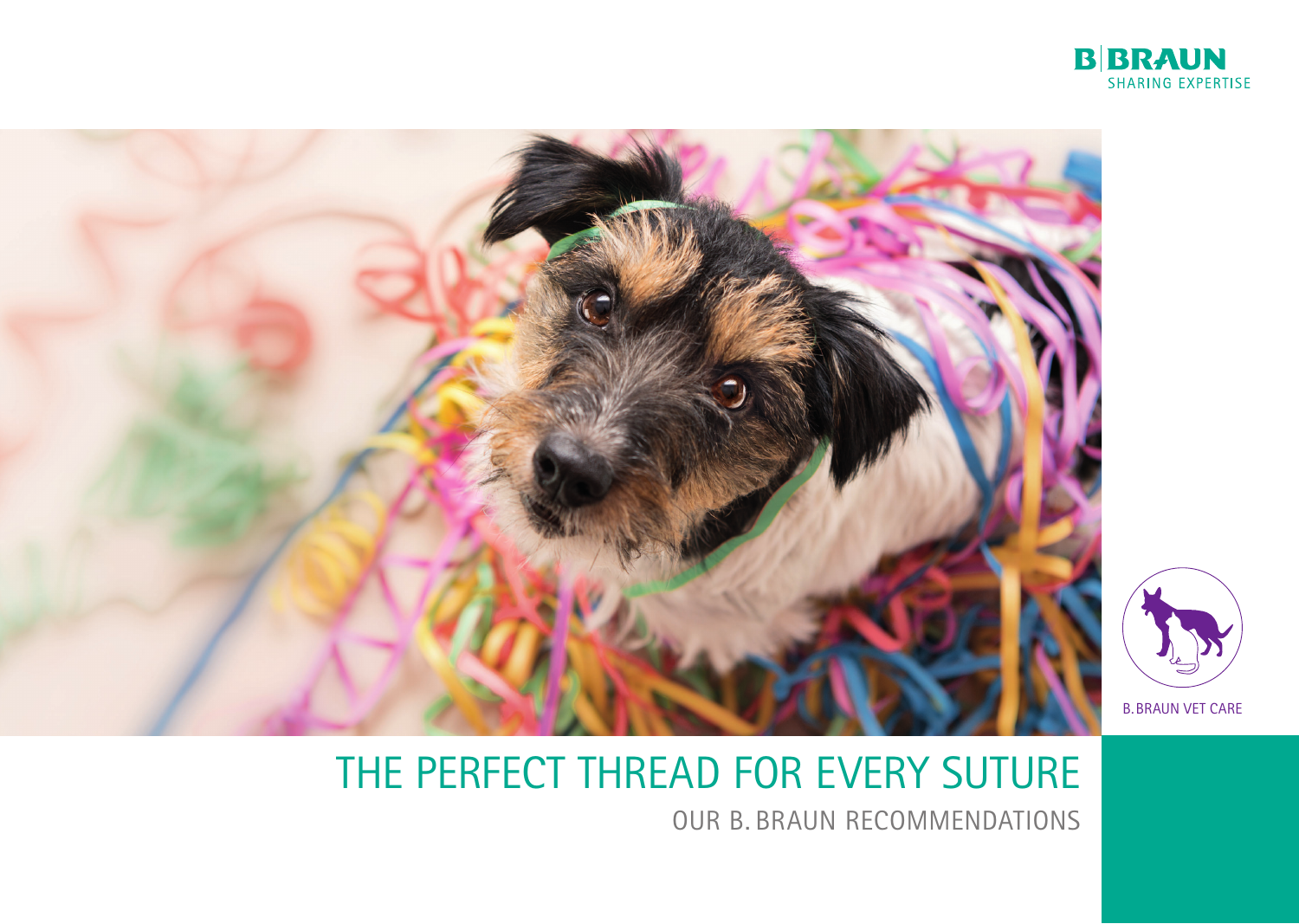

| <b>INDICATION</b>                                                               | <b>THREAD STRUCTURE</b>               | <b>ARTICLE NUMBER</b> | <b>NAME</b>                                                                 | <b>SALES UNIT</b> |
|---------------------------------------------------------------------------------|---------------------------------------|-----------------------|-----------------------------------------------------------------------------|-------------------|
| <b>SOFT TISSUE</b><br><b>SURGERY,</b><br><b>PARENCHYMATOUS</b><br><b>TISSUE</b> | Monofilament,<br>mid-term absorbable  | C2022014              |                                                                             | Pack of 36        |
|                                                                                 |                                       | G2022014              | Monosyn® violet USP 4/0 (metric: 1.5), length: 70cm, needle: HR22, Racepack | Pack of 12        |
|                                                                                 |                                       | C2022025              |                                                                             | Pack of 36        |
|                                                                                 |                                       | G2022025              | Monosyn® violet USP 3/0 (metric: 2), length: 70cm, needle: HR26, Racepack   | Pack of 12        |
|                                                                                 |                                       | C2022036              |                                                                             | Pack of 36        |
|                                                                                 |                                       | G2022036              | Monosyn® violet USP 2/0 (metric: 3), length: 70cm, needle: HR30, Racepack   | Pack of 12        |
|                                                                                 | Monofilament,<br>mid-term absorbable  | C2022204              |                                                                             | Pack of 36        |
| <b>INTRACUTANEOUS</b><br><b>SUTURE</b>                                          |                                       | G2022204              | Monosyn® violet USP 4/0 (metric: 1.5), length: 70cm, needle: DS19, Racepack | Pack of 12        |
|                                                                                 |                                       | C2022215              | Monosyn® violet USP 3/0 (metric: 2), length: 70cm, needle: DS24, Racepack   | Pack of 36        |
|                                                                                 |                                       | G2022215              |                                                                             | Pack of 12        |
| <b>LIGATURES</b>                                                                | Monofilament,<br>mid-term absorbable  | C0058409              |                                                                             | Pack of 36        |
|                                                                                 |                                       | G0058409              | Novosyn® violet USP 1 (metric: 4), length: 2 x 70cm                         | Pack of 12        |
| <b>ABDOMINAL WALL /</b><br><b>LINEA ALBA</b>                                    | Monofilament,<br>long-term absorbable | C2024037              |                                                                             | Pack of 36        |
|                                                                                 |                                       | G2024037              | MonoPlus® violet USP 0 (metric: 3.5), length: 70cm, needle: HR30, Racepack  | Pack of 12        |
|                                                                                 |                                       | C2024058              |                                                                             | Pack of 36        |
|                                                                                 |                                       | G2024058              | MonoPlus® violet USP 1 (metric: 4), length: 70cm, needle: HR37S, Racepack   | Pack of 12        |
| <b>SKIN</b><br><b>NON-ABSORBABLE</b>                                            | Monofilament,<br>non-absorbable       | C0935204              |                                                                             | Pack of 36        |
|                                                                                 |                                       | G0935204              | Dafilon® blue USP 4/0 (metric: 1.5), length: 75cm, needle: DS19             | Pack of 12        |
|                                                                                 |                                       | C0935352              |                                                                             | Pack of 36        |
|                                                                                 |                                       | G0935352              | Dafilon® blue USP 3/0 (metric: 2), length: 75cm, needle: DS24               | Pack of 12        |
| <b>CALLUS</b>                                                                   | Monofilament,<br>non-absorbable       | G0068615              | Novosyn® violet USP 8/0 (metric: 0.4), length: 15cm, needle: DLM6           | Pack of 12        |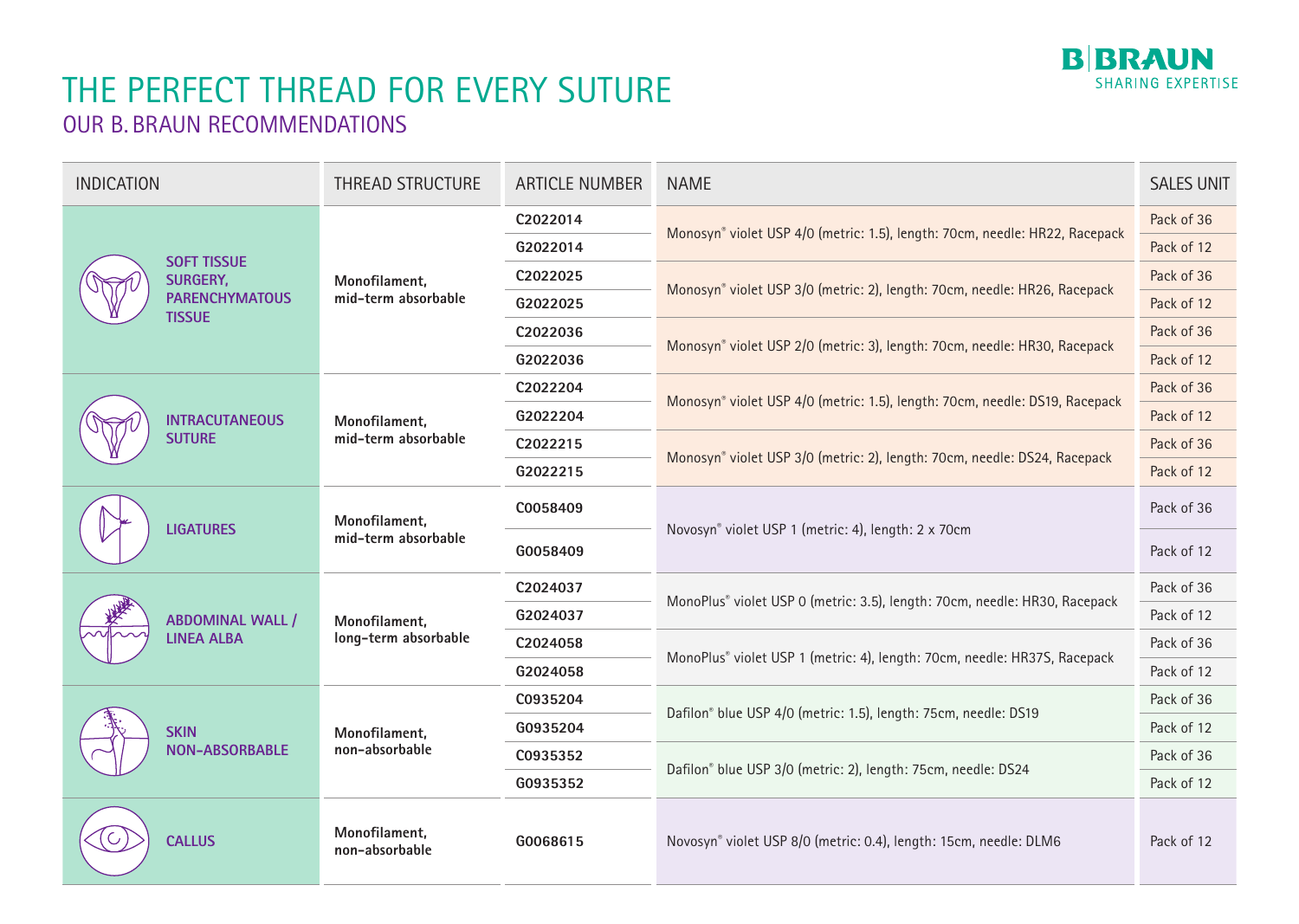

| <b>INDICATION</b>                                                                  | <b>THREAD STRUCTURE</b>                   | <b>ARTICLE NUMBER</b>                                                         | <b>NAME</b>                                                                 | <b>SALES UNIT</b> |
|------------------------------------------------------------------------------------|-------------------------------------------|-------------------------------------------------------------------------------|-----------------------------------------------------------------------------|-------------------|
| <b>LASHLINE</b>                                                                    | Monofilament,<br>mid-term<br>absorbable   | C2022204                                                                      |                                                                             | Pack of 36        |
|                                                                                    |                                           | G2022204                                                                      | Monosyn® violet USP 4/0 (metric: 1.5), length: 70cm, needle: DS19           | Pack of 12        |
| <b>HERNIAS</b>                                                                     | Monofilament,<br>$non-$<br>absorbable     | C3090041                                                                      |                                                                             | Pack of 36        |
|                                                                                    |                                           | G3090041                                                                      | Optilene® USP 3/0 (metric: 2), length: 75cm, needle: HR26, Racepack         | Pack of 12        |
| <b>OTHEMATOMA</b><br>$\sigma$                                                      | Monofilament,<br>$non-$<br>absorbable     | C0932655                                                                      |                                                                             | Pack of 36        |
|                                                                                    |                                           | G0932655                                                                      | Dafilon® blue USP 3/0 (metric: 2), length: 75cm, needle: GS60               | Pack of 12        |
| <b>JOINT CAPSULE</b>                                                               | Monofilament,<br>long-term<br>absorbable  | MonoPlus® violet USP 2/0 (metric: 3), length: 70cm, needle: HR17S<br>C0024131 |                                                                             | Pack of 36        |
| <b>DENTAL</b>                                                                      | Monofilament,<br>short-term<br>absorbable | C0025052                                                                      | Monosyn® Quick undyed USP 4/0 (metric: 1.5), length: 70cm, needle: HR17     | Pack of 36        |
| <b>SOFT TISSUE SURGERY,</b><br><b>PARENCHYMATOUS</b><br><b>TISSUE &amp; DENTAL</b> | Monofilament,<br>mid-term<br>absorbable   | C2022004                                                                      | Monosyn® violet USP 4/0 (metric: 1.5), length: 70cm, needle: HR17, Racepack | Pack of 36        |
|                                                                                    |                                           | G2022004                                                                      |                                                                             | Pack of 12        |